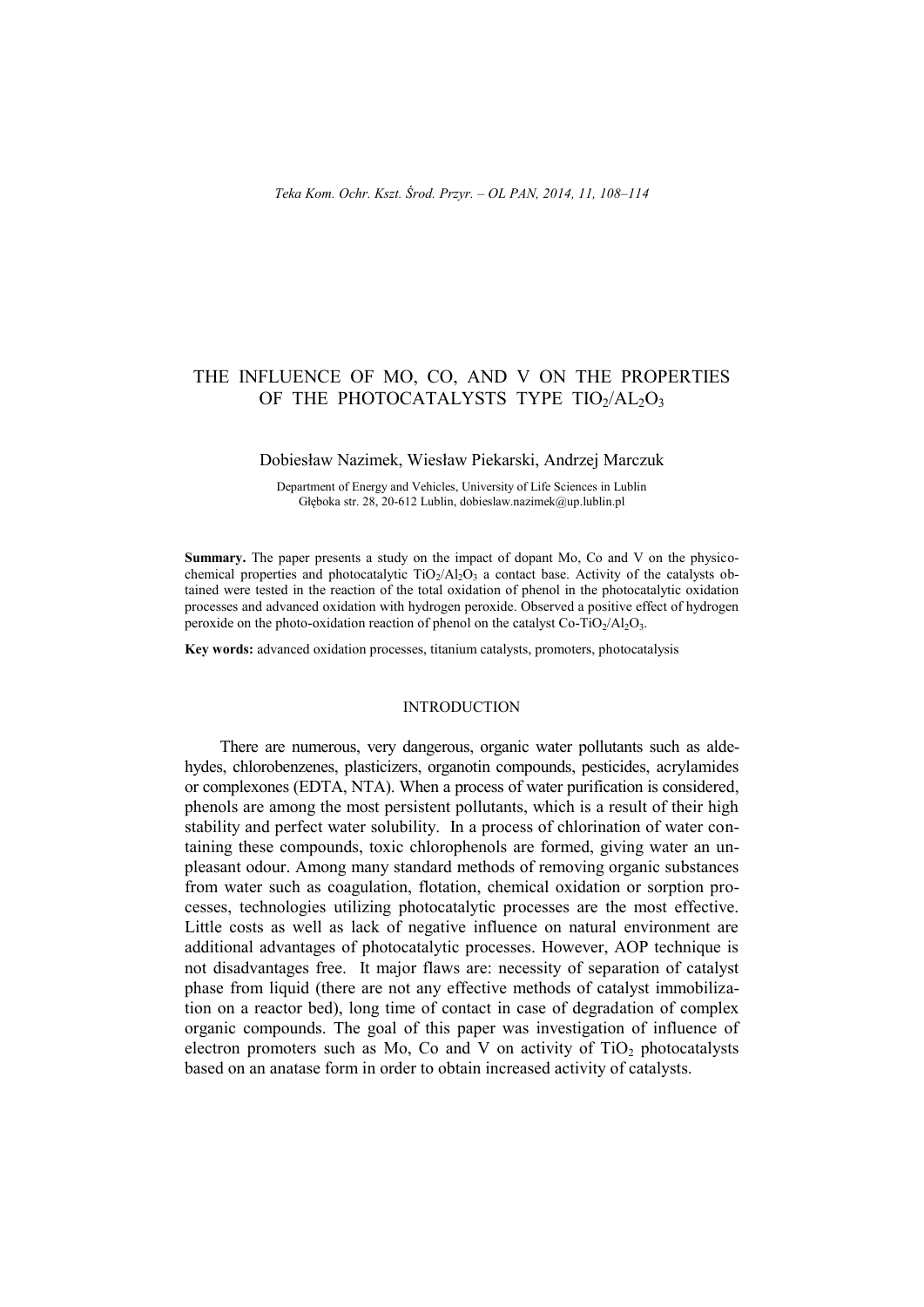### EXPERIMENTAL PROCEDURE

#### **Materials and reagents**

Titanium catalysts and titanium doped with metals catalysts were based on a carrier  $\gamma$ -Al<sub>2</sub>O<sub>3</sub> which total surface area was 80.4 m<sup>2</sup> g<sup>-1</sup> – Peschiney (France) All reagents used for the purpose of the investigation including:  $TiCl<sub>4</sub>$ ,  $Co(NO<sub>3</sub>)<sub>2</sub>·6H<sub>2</sub>O$ ,  $H<sub>2</sub>Na<sub>2</sub>EDTA$ , 25% water solution of ammonia,  $(NH_4)_6$ ·Mo<sub>7</sub>O<sub>24</sub>·4H<sub>2</sub>O, V<sub>2</sub>O<sub>5</sub>, H<sub>2</sub>O<sub>2</sub> 30%, H<sub>2</sub>SO<sub>4</sub>, Ag<sub>2</sub>SO<sub>4</sub>, C<sub>36</sub>H<sub>24</sub>FeN<sub>6</sub>O<sub>4</sub>S (indicator),  $K_2Cr_2O_7$ ,  $(NH_4)_2(SO_4)_2.6H_2O$ ,  $HgSO_4$ , were analytically pure, gaseous oxygen - bottle (99,995%) – Praxair, gaseous nitrogen (bottle) (99,995%) – Praxair.

## **Preparation of catalysts**

In order to prepare catalysts  $TiO<sub>2</sub>/Al<sub>2</sub>O<sub>3</sub>$ , and series Co-TiO<sub>2</sub>/Al<sub>2</sub>O<sub>3</sub>, Mo- $TiO<sub>2</sub>/Al<sub>2</sub>O<sub>3</sub>$  and V-TiO<sub>2</sub>/Al<sub>2</sub>O<sub>3</sub> a double impregnation method (DIM) was utilised, with a modification of a carrier with a complexing compound, as described in the work [Barcicki *et al*. 1981]. DIM method uses disodium salt of ethylenediaminetetraacetic acid  $H_2Na_2EDTA$  as a complexing agent, what favours obtaining high dispersion of metallic phase and enables formation of increased activity systems. Base catalysts  $TiO<sub>2</sub>/Al<sub>2</sub>O<sub>3</sub>$  were obtained as follows: impregnation of  $Al_2O_3$  carrier by means of 0.1M solution of  $H_2Na_2EDTA$  at temperature of 343K, for 30 minutes, filtering off and drying the carrier for 1 hour at temperature of 388K in an atmosphere of air followed by impregnation of activated preparation with  $10\%$  solution of TiCl<sub>4</sub> for 3 and 6 minutes respectively, separation of precursors from water phase, than drying at 388K for 1 hour and finally calcination at temperature of 873K for 3 hours. Systems of Co, Mo and V were obtained through introduction of a promoter by means of DIM method so that during the first stage proper catalyst  $TiO<sub>2</sub>/Al<sub>2</sub>O<sub>3</sub>$  had been impregnated for 30 minutes with  $0.1M$  solution of  $H_2Na_2EDTA$  at temperature of 343K and than the system was filtered off and dried for 1 hour at 388K. The second stage of the impregnation, which had been carried out for 10 minutes, included impregnation with 2.5% ammonia solution of  $Co(NO_3)$  at room temperature, than impregnation with 5% ammonia molybdate solution and finally impregnation with basic solution of  $V_2O_5$  (2.3 g NaOH per 1 g  $V_2O_5$ ). Obtained precursors of catalysts were dried at 388K and than, for 3 hours, they were subjected to calcination in an atmosphere of air at temperature of 873K. In order to determine content of metals being an active phase of catalysts  $Mo-TiO<sub>2</sub>/Al<sub>2</sub>O<sub>3</sub>$ ,  $Co-TiO<sub>2</sub>/Al<sub>2</sub>O<sub>3</sub> - Ti$ , Mo and Co, method of X-ray fluorescence (XRF), based on  $K_a$  peak, was used and performed by means of apparatus made by Canberra company, [Alloway and Ayres 1999]. Determination of surface area of samples of the catalysts was based on BET method, which sets on measuring argon ad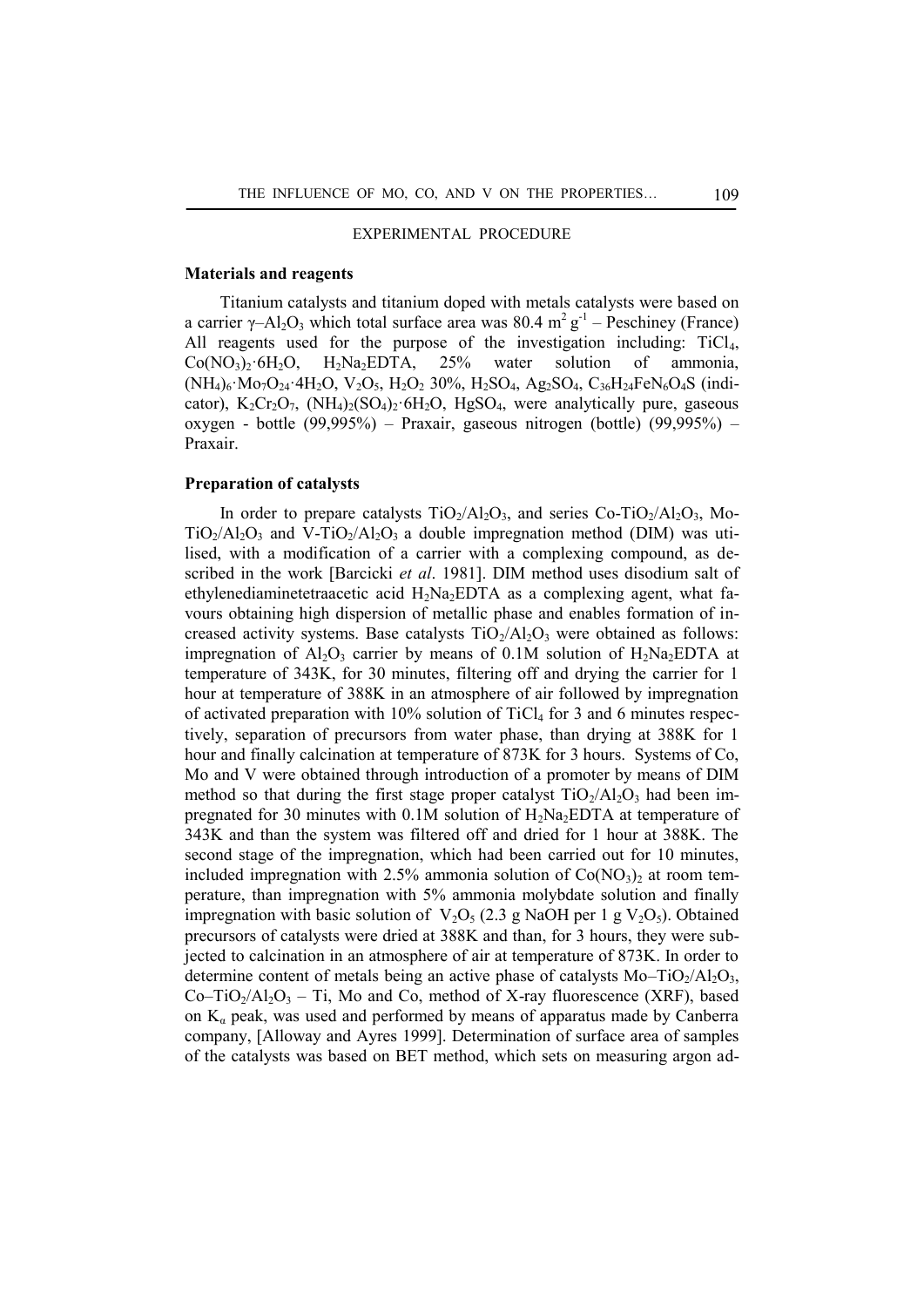sorption at the temperature of liquid nitrogen, and was conducted by means of static volumetric analysers guaranteeing vacuum no lesser than  $2 \cdot 10^{-6}$  kPa [Ościk 1973]. Analysis of fractional composition of Co, Mo and V catalysts was conducted by means of X-ray diffraction method (XRD) [Ziółek and Nowak 1999]. CuK radiation was utilised and DRON-2 diffractometer was used.

## **Equipment for measuring photocatalysts activity**

For the purpose of measuring oxidation of organic pollutants in waste water, band reactor described in a paper [Czech and Nazimek 2004] was used. The reactor was designed from organic glass transparent and resistant to UV light. Inside the reactor two tubes were placed above the UV lamp (254 nm, 50 Hz). The intensity of the UV lamp was measured by the VLX254 meter being a product of Vilber Lourmat company. Mixture of oxygen and nitrogen (air) necessary for the process of photooxidation was composed of oxygen and nitrogen from the bottles, by means of mass controllers made by BetaErg company.

### **Method of conducting measurements**

Sample of waste water, characterising with standard COD (chemical oxygen demand) 3000 mg  $O_2$  dm<sup>-3</sup>, which is a value close to these noted in case of actual sewage and at the same time exceeding values permitted by norms, which itself is an indicator (in respect to COD), of significant concentration of sewage, was introduced into the reactor, after rotation of a band mixer was started. Than, through inspection openings in the reactor, known mass of the investigated catalyst was added. The measurements consisted in forcing 500 cm<sup>3</sup> of investigated waste water, together with a fed mixture of gases  $O_2$  and  $N_2$  (21% oxygen and 79% nitrogen,  $V = 24$  dm<sup>3</sup> h<sup>-1</sup>), through a moving catalytic assembly being a closed loop, with a constant space velocity of 4000  $\text{cm}^3 \text{ h}^{-1}$ . The sample of sewage for the investigation of COD was retrieved after an intended investigated time (however, not sooner than after 7.5 minutes) after the reactor had been completely emptied. The measurements were conducted at room temperature.

## **Determination of organic compounds concentration in water**

Content of organic compounds, before samples were treated and after the process of catalysis, were assessed trough evaluation of COD determined by means of known dichromate method. The methodology of measuring COD was analogous to one described in the work [Czech and Nazimek 2004].

Degree of COD reduction was calculated using formula (1):

$$
X = [(\text{COD}_{\text{introduced}} - \text{COD}_{\text{obtained}})/\text{COD}_{\text{introduced}}] \cdot 100\% \tag{1}
$$

where  $\text{COD}$  – chemical oxygen demand in mg  $\text{O}_2 \text{ dm}^3$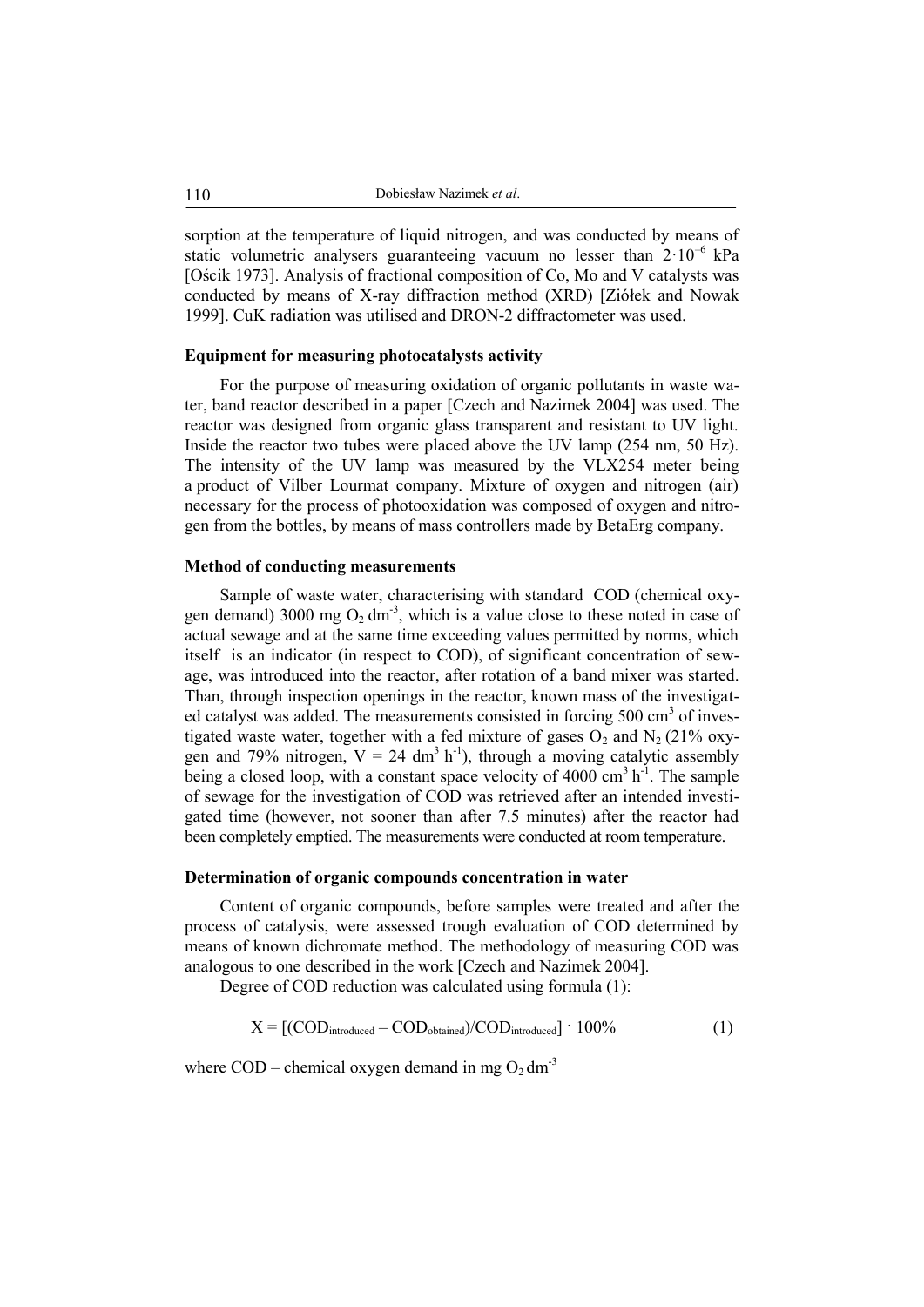## RESULTS AND DISCUSSIONS

#### **Physical-chemical properties of obtained objects**

In table 1, results of physical-chemical analyses of obtained samples of titanium catalysts promoted with different metals by means of DIM method were listed.

| Catalyst          | Content of Ti<br>$\%$ W/W | Content of promoter<br>$\%$ W/W | Total surface area<br>$m^2 g^{-1}$ |
|-------------------|---------------------------|---------------------------------|------------------------------------|
| ATiO <sub>2</sub> | 2.97                      | -                               | 78.6                               |
| BTiO <sub>2</sub> | 5.82                      |                                 | 77.9                               |
| $Mo-TiO2$         | 5.82                      | 3.11                            | 69.8                               |
| $Co-TiO2$         | 5.82                      | 1.14                            | 72.3                               |
| $V-TiO2$          | 5.82                      | 5.12                            | 60.2                               |

Table 1. Physical and chemical properties of the obtained catalysts

After, introducing a promoter, additional process of impregnation by means of DIM method had been carried out, total surface area of obtained preparations changed, and ranged from 60.2 to 72.3  $m^2 g^{-1}$ . The second value of the total surface area, and at the same time the lowest concentration of metal – the promoter, was observed in case of titanium catalyst promoted with cobalt.

### **Photocatalytic oxidation of phenol**

In the figure1, dependence of degree of COD reduction, being a derivative of phenol presence, on time of process duration on catalysts  $ATiO<sub>2</sub>$  and  $BTiO<sub>2</sub>$ was presented.

In both cases high level of reduction of COD derived from phenol was observed, but it should be noted that increase of  $TiO<sub>2</sub>$  in the catalyst did not significantly influenced increase of COD reduction degree, and it certainly was not a proportional dependence. The lack of proportionality suggests that in case of investigated conditions of the photooxidation process, diffusion processes are the factor limiting rate of phenol reduction. These are probably processes of inner diffusion in pores of the catalyst, as it takes place in other heterogeneous catalytic processes [Nazimek *et al*. 2006]. In the figure 2 changes in the reduction of COD derived from phenol on titanium catalysts, based on the system  $BTiO<sub>2</sub>$  and doped with Mo, Co, and V were presented.

Introduction of metal dope to a base catalyst has changed image of the process of phenol photooxidation. Characteristic maximum and minimum of reduction degree of phenol content were observed, which was particularly clearly no-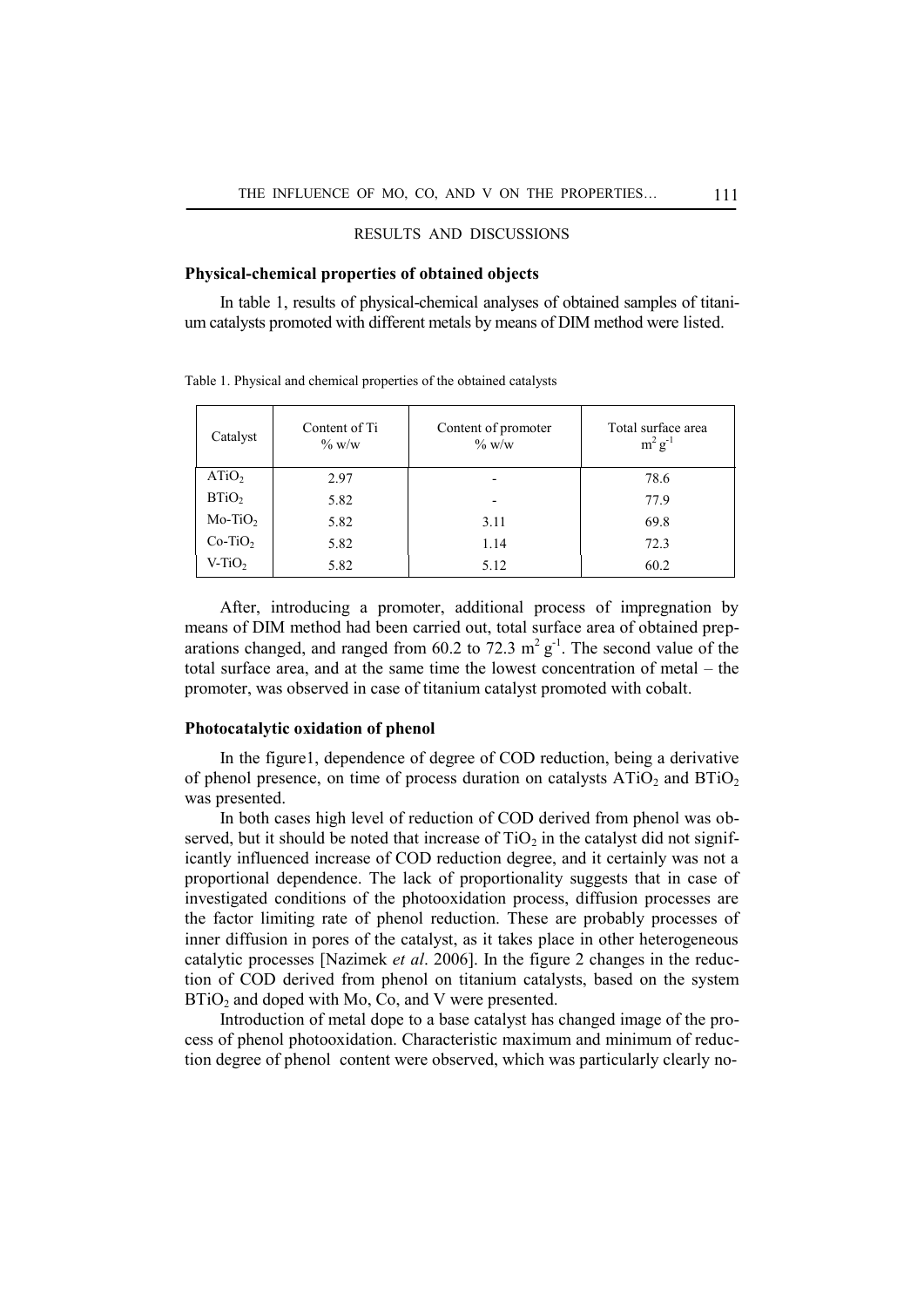

Fig. 1. Changes in the reduction of COD derived from phenol and catalyst  $ATiO<sub>2</sub>$  (2.97% wght. TiO<sub>2</sub>) BTiO<sub>2</sub> (5.82% wght. TiO<sub>2</sub>) as a function of the duration of the measurement



Fig. 2. Changes in the reduction of COD derived from phenol titanium catalysts, based on the system  $\text{BTiO}_2$  (5,82% wght. TiO<sub>2</sub>) doped Mo, Co, and V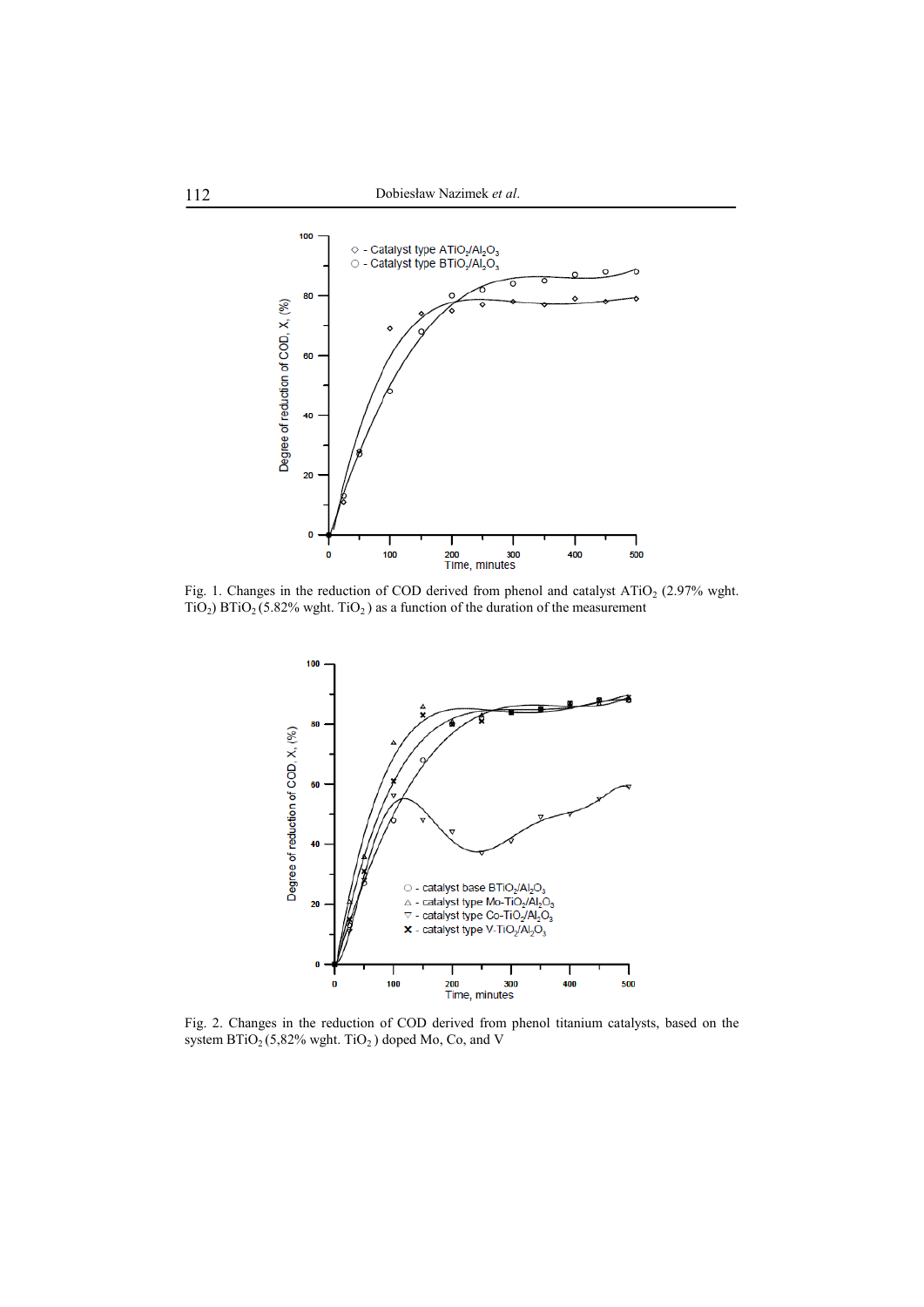noticeable in case of catalyst doped with cobalt. Clear improvement of catalytic properties was noted only in case of catalyst doped with vanadium. Observed changes can be interpreted in many ways, however, the fact of occurrence of maximum and minimum of reduction degree and than increase of this value during the course of the process seems to suggest presence of a mechanism of self-contamination of catalyst's surface, as observed in some reactions in which hydrogen and carbohydrates take part [Nazimek and Ryczkowski 1989], and than slow process of decontamination under the influence of oxygen.

## **Advanced oxidation of sewage with hydrogen peroxide (AOPs)**

0.5 cm<sup>3</sup> H<sub>2</sub>O<sub>2</sub> (30%) was introduced into 500 cm<sup>3</sup> of sewage, characterising with COD 3000 mg  $O_2$  dm<sup>-3</sup>, and than a measurement of changes of COD reduction degree in the function of time, as described above, was carried out. Obtained results for a measuring time of 500 minutes (final values) were listed in table 2.

|                   | Conditions of the process course |                         |  |
|-------------------|----------------------------------|-------------------------|--|
| Type of catalyst  | without of $H_2O_2$              | in presence of $H_2O_2$ |  |
| ATiO <sub>2</sub> | 79                               | 77                      |  |
| BTiO <sub>2</sub> | 88                               | 92                      |  |
| $Mo-TiO2$         | 88                               | 77                      |  |
| $Co-TiO2$         | 59                               | 91                      |  |
| $V-TiO2$          | 89                               | 98                      |  |

Table 2. Changes in the reduction of COD derived from phenol advanced oxidation conditions

Only in case of catalyst promoted with cobalt significant increase of COD reduction from, 59% to 91%, was noted. Therefore, presence of atomic oxygen originating from decomposition of hydrogen peroxide cancelled the process of self-contamination of active surface of the contact. Positive effect of hydrogen peroxide was noted also in case of catalyst promoted with vanadium (9% increase of reduction degree).

### **CONCLUSIONS**

Catalysts  $TiO<sub>2</sub>/Al<sub>2</sub>O<sub>3</sub>$  characterise with high efficiency in degradation of phenol present in sewage. The highest reduction of COD was observed during oxidation carried out in presence of  $BTiO<sub>2</sub>$  catalyst supported on  $\gamma$ -Al<sub>2</sub>O<sub>3</sub> carrier. Satisfying reduction of about 77% is obtained when catalyst with lower content of  $TiO<sub>2</sub>$  is used. Carried out research of phenol degradation on systems of Co, Mo and V showed that way in which promoters affect degradation vary. It was